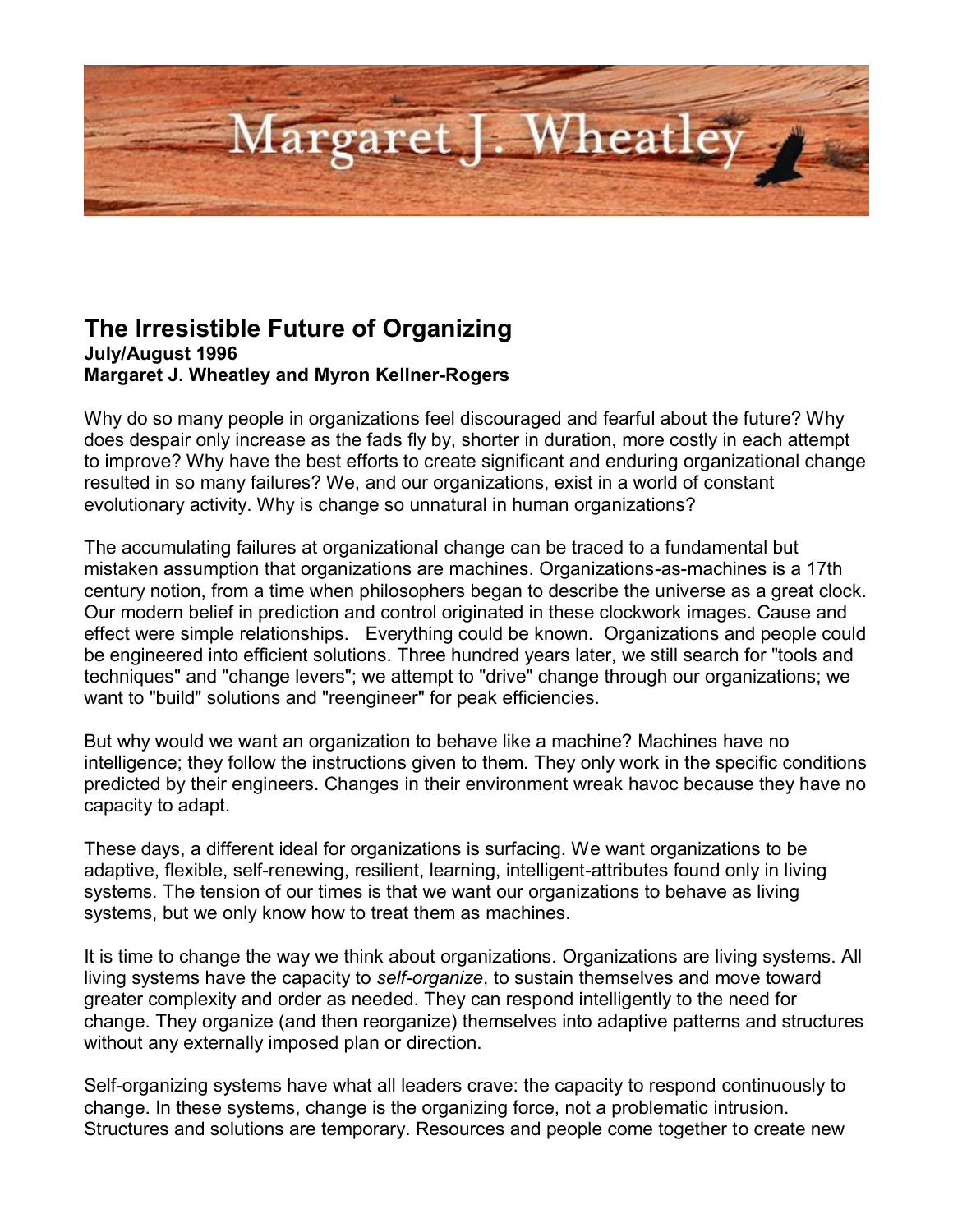initiatives, to respond to new regulations, to shift the organization's processes. Leaders emerge from the needs of the moment. There are far fewer levels of management. Experimentation is the norm. Local solutions predominate but are kept local, not elevated to models for the whole organization. Involvement and participation constantly deepen. These organizations are experts at the process of change. They understand their organization as a process of continuous organizing.

Self-organization offers hope for a simpler and more effective way to accomplish work. It challenges the most fundamental assumptions about how organization happens and the role of leaders. But it is not a new phenomenon. We have lived our entire lives in a self-organizing world. We watch self-organization on TV in the first hours after any disaster. People and resources organize without planning into coordinated, purposeful activity. Leaders emerge and recede based on who is available and who has information. Everything happens quickly and a little miraculously. These self-organized efforts create effective responses long before official relief agencies can even make it to the scene.

In the history of organizational theory, people have commented self-organization for many years. Years ago, we called it the "informal organization." This was a description of what people did in order to accomplish their work. Often people ignored the formal structures, finding them ineffective and unresponsive. They reached out for the resources and relationships they needed; they followed leaders of their own choosing, those they knew they could rely on.

A more recent description of self-organization is found in "communities of practice." These communities are webs of connections woven by people to get their work done. For example, technical people reach out, both within and beyond their company, to find answers to technical questions. Over time, they develop new knowledge that benefits the company and also find supportive colleagues.

The Worldwide Web is the most potent and visible example of a self-organizing network forming around interests, the availability of information, and unbounded access to one another. It will be interesting to observe the Web's future now that control issues, both content and spam, have become paramount concerns.

While there are many other examples of self-organization occurring in our midst, including well-documented experiences with self-managed teams, we will simply note that selforganization is not a new phenomenon. It has been difficult to observe only because we weren't interested in observing it. But as we describe organizations as living systems rather than as machines, self-organization becomes a primary concept, easily visible.

## **Order in Complex Systems**

In the natural sciences, the search to understand self-organization derives from a very large question. How does life create greater order over time? Order is the unique ability of living systems to organize, reorganize, and grow more complex. But theoretical biologist Stuart Kauffman has demonstrated that the inevitable desire to organize is evident even in a nonliving system of light bulbs. Kauffman constructed a network of 200 light bulbs, connecting one bulb to the behavior of only two others (using Boolean logic). For example, light bulb 23 could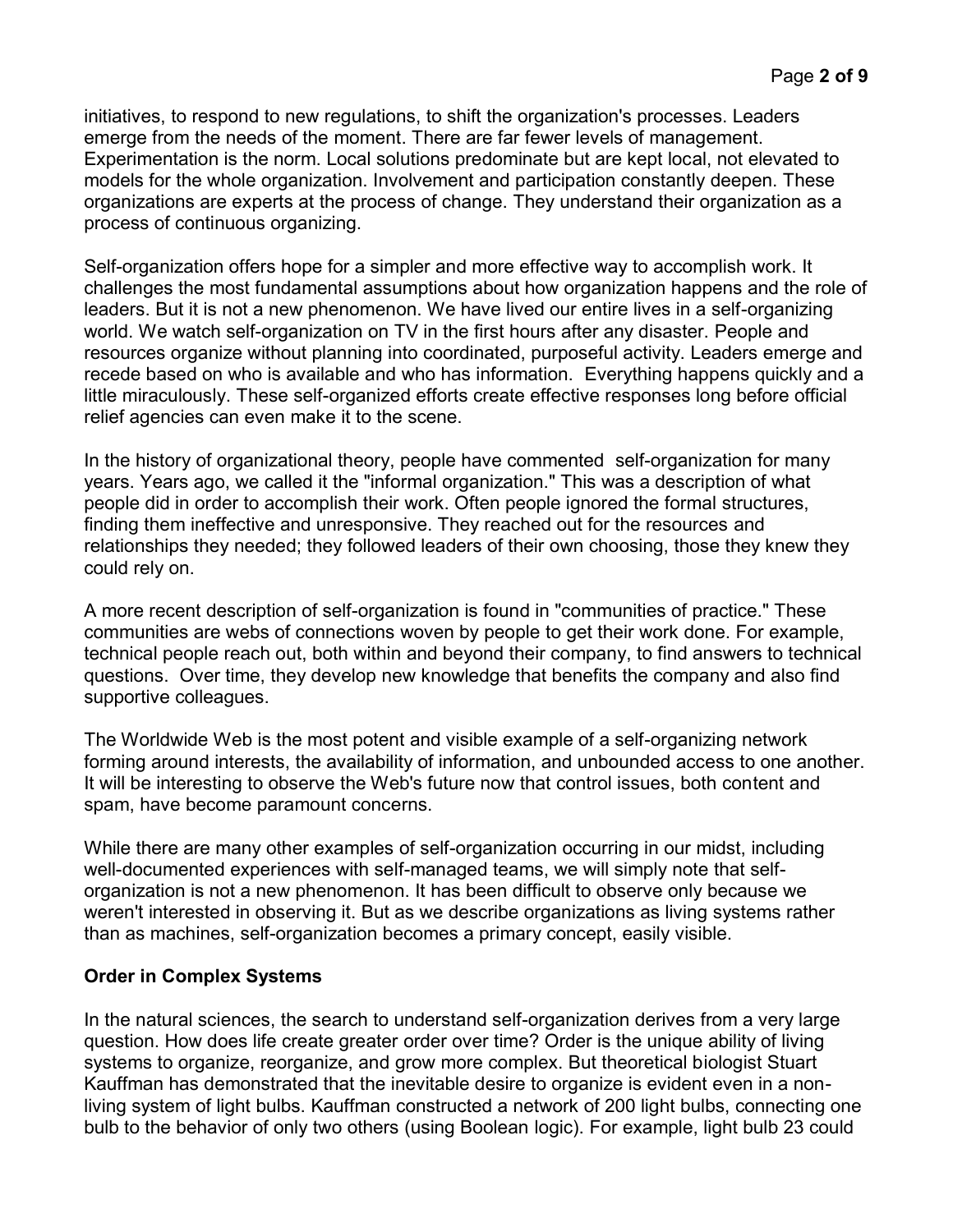be instructed to go on if bulb 46 went on, and to go off if bulb 67 went on. The assigned connections were always random and limited to only two. Once the network was switched on, different configurations of on-and-off bulbs would illuminate. The number of possible on/off configurations is 10 to the 30th, a number of inconceivable possibilities. Given these numbers, we would expect chaos to rule. But it doesn't. The system settles instantly (on about the fourteenth iteration) into a pattern of on/off bulbs that it then continues to repeat.

A few simple connections are sufficient to generate orderly patterns. Complex behavior originates from simple rules of connection. Order is not predesigned or engineered from the outside. The system organizes itself. We live in a universe, states Kauffman, where we get "order for free."

## **Emergence: The Surprise of Complexity**

Social insects, bird flocks, schools of fish, human traffic jams, all exhibit well-synchronized, highly ordered behaviors. Yet these sophisticated movements are not directed by any leader. Instead, a few rules focused at the local level lead to coordinated responses. Computer simulations that mimic flocking, swarming, or schooling behaviors program in only two or three rules for individuals to follow. There is never a rule about a leader or direction. The rules focus only on an individual's behavior in relation to that of its neighbors. Synchronized behavior emerges without orchestrated planning. (Recent commentators on the history of science note that scientists consistently avoided the conclusion that there was no leader. The belief in the need for planning and authority runs deep in Western thought.)

A startling example of complex and coordinated behavior emerging without leaders or plans is found in tower-building termites. In Africa and Australia, these termites build intricate, tall towers; these are the largest structures on earth proportionate to the size of their builders. They are engineering marvels, filled with intricate chambers, tunnels, arches, and airconditioning and humidifying capabilities. Termites accomplish this feat by following a bizarre job description. They wander at will, bump up against one another, and react. They observe what others are doing and coordinate their own activities with that information. Without blueprints or engineers, their arches meet in the middle.

Whether it be light bulbs, birds, termites, or humans, the conditions that create organization are the same. Individuals are similarly focused. Members develop connections with one another. Each determines its behavior based on information about what its neighbors are doing and what the collective purpose is. From such simple conditions, working communities emerge, self-organizing from local connections into global patterns and processes. Nothing is preplanned; patterns of behavior emerge that could not be predicted from observing individuals.

There is much to startle us in these scientific visions of how life organizes itself. Can human organizations be more intentionally self-organizing?

## **Three Conditions of Self-Organizing Organizations**

If complex systems emerge from simple initial conditions, then human organizations similarly can be rooted in simplicity. During the past few years, our own search has focused on the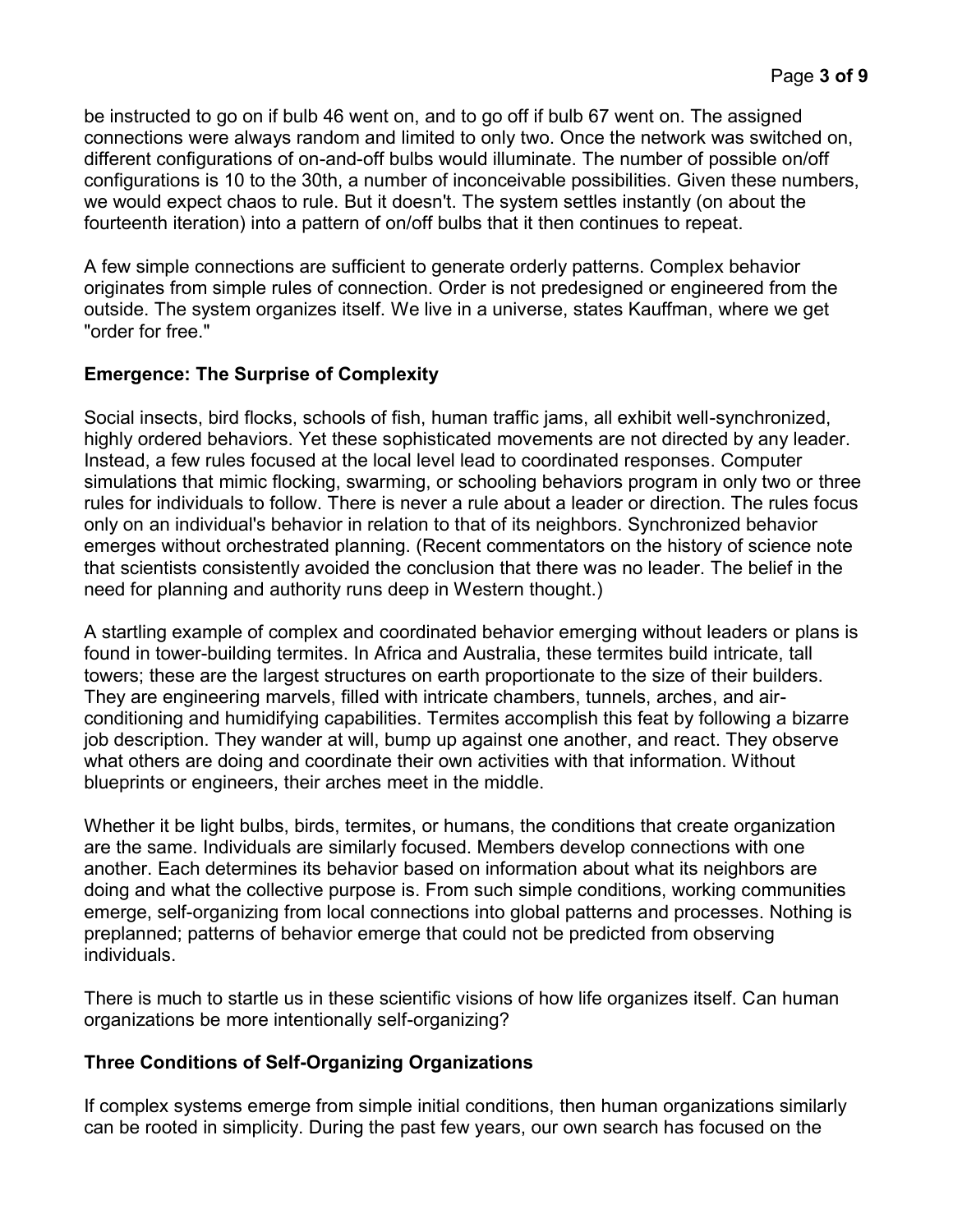simple conditions that support an organization's capacity to access its intelligence and to change as needed. We have seen evidence of these conditions in a wide variety of settings: in world-wide manufacturers, in schools, in experiments with future battle strategy in the U.S. Army.

Organizations assume different forms, but they emerge from fundamentally similar conditions. A self gets organized. A world of shared meaning develops. Networks of relationships take form. Information is noticed, interpreted, transformed. From these simple dynamics emerge widely different expressions of organization. We have identified these essentials as three primary domains: identity, information, and relationships.

### **Identity: The sense-making capacity of the organization.**

How does an organization spin itself into existence? All organizing efforts begin with an intent, a belief that something more is possible now that the group is together. Organizing occurs around an identity--there is a "self" that gets organized. Once this identity is set in motion, it becomes the sense-making process of the organization. In deciding what to do, a system will refer back to its sense of self. We all interpret events and data according to who we think we are. We never simply "know" the world; we create worlds based on the meaning we invest in the information we choose to notice. Thus, everything we know is determined by who we think we are.

As we create perceptions of the world, we primarily use information that is *already in us* to make sense of something new. Biologists Maturana and Varela explains that more than eighty percent of the information we use to create visual perceptions of the world comes from information already *inside* the brain. Less than twenty percent of the information we use to create a perception is external to the brain. Information from the outside only perturbs a system; it never functions as objective instructions. Maturana and Varela describe this in an important maxim: "You can never direct a living system. You can only disturb it." This explains why organizations reject reports and data that others assume to be obvious and compelling. A system will be disturbed by information based on what's going on inside the organization--how the organization understands itself at that moment. This maxim also explains why organizations are never changed by assembling a new set of plans, by implementation directives or by organizational restructurings. You can never direct a living system, you can only disturb it.

The self the organization references includes its vision, mission, and values. But there is more. An organization's identity includes current interpretations of its history, present decisions and activities, and its sense of its future. Identity is both what we want to believe is true and what our actions show to be true about ourselves.

Because identity is the sense-making capacity of the organization, every organizing effort- whether it be the start-up of a team, a community project, or a nation--needs to begin by exploring and clarifying the intention and desires of its members. Why are we doing this? What's possible now that we've agreed to try this together.? How does the purpose of this effort connect to my personal sense of purpose, and to the purposes of the large system?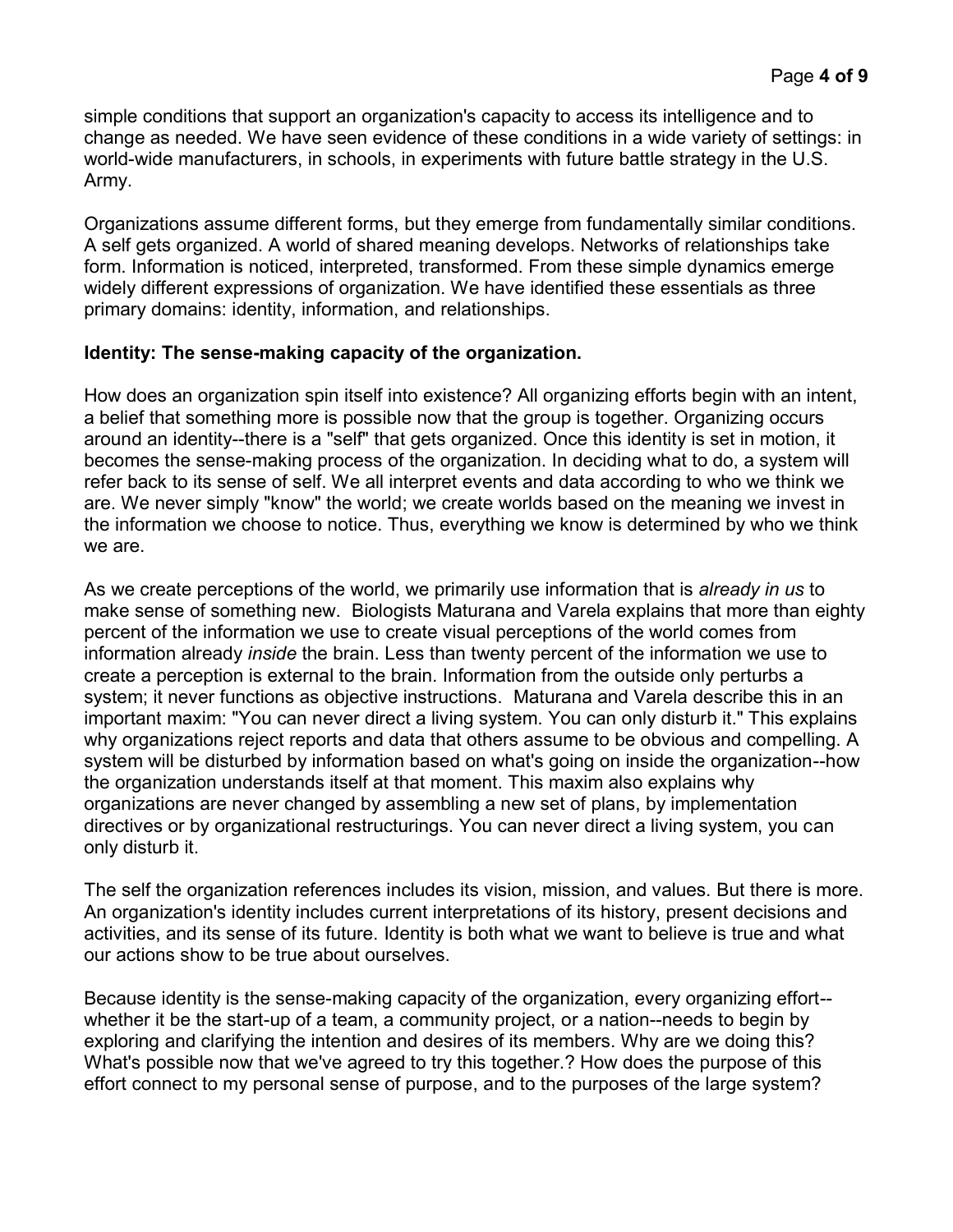Most organizing efforts don't begin with a commitment to creating a coherent sense of identity. Yet it is this clarity that frees people to contribute in creative and diverse ways. Clear alignment around principles and purposes allows for maximum autonomy. People use their shared sense of identity to organize their unique contributions.

Organizations lose an enormous organizing advantage when they fail to create a clear and coherent identity. In a chaotic world, organizational identity needs to be the most stable aspect of the endeavor. Structures and programs come and go, but an organization with a coherent center is able to sustain itself through turbulence because of its clarity about who it is. Organizations that are coherent at their core move through the world with more confidence. Such clarity leads to expansionary behaviors; the organization expands to include those they had kept at a distance--customers, suppliers, government regulators, and many others.

## **Information: The medium of the organization.**

Information lies at the heart of life. Life uses information to organize itself into material form. What is information? We like Gregory Bateson's definition, "Information is a difference which makes a difference," and Stafford Beer's explanation that "Information is that which changes us." When a system assigns meaning to data, when it "in-forms" it, data then becomes information.

Complex, living systems thrive in a zone of exquisitely sensitive information-processing, on a constantly changing edge between stability and chaos that has been dubbed "the edge of chaos." In this dynamic region, new information can enter, but the organization retains its identity. Contradicting most efforts to keep organizations at equilibrium, living systems seem to seek this far from-equilibrium condition to stay alive. If a system has too much order, it atrophies and dies. Yet if it lives in chaos, it has no memory. Examples of both these behaviors abound in corporate America. Over and over, we see organizations flounder because their sophisticated information and measurement systems created a sense of internal order while failing to look at critical new information. And many businesses move into new markets and businesses chaotically, with no experience to manage them effectively.

Information that flows openly through an organization often looks chaotic. But it is the nutrient of self-organization. As one utility chief executive aptly put it: "In our organization, information has gone from being the *currency of exchange*--we traded it for power and status--to being the *medium* of our organization. We can't live without it; everyone feeds off of it. It has to be everywhere in the organization to sustain us."

Only when information belongs to everyone can people organize rapidly and effectively around shifts in customers, competitors, or environments. People need access to information that no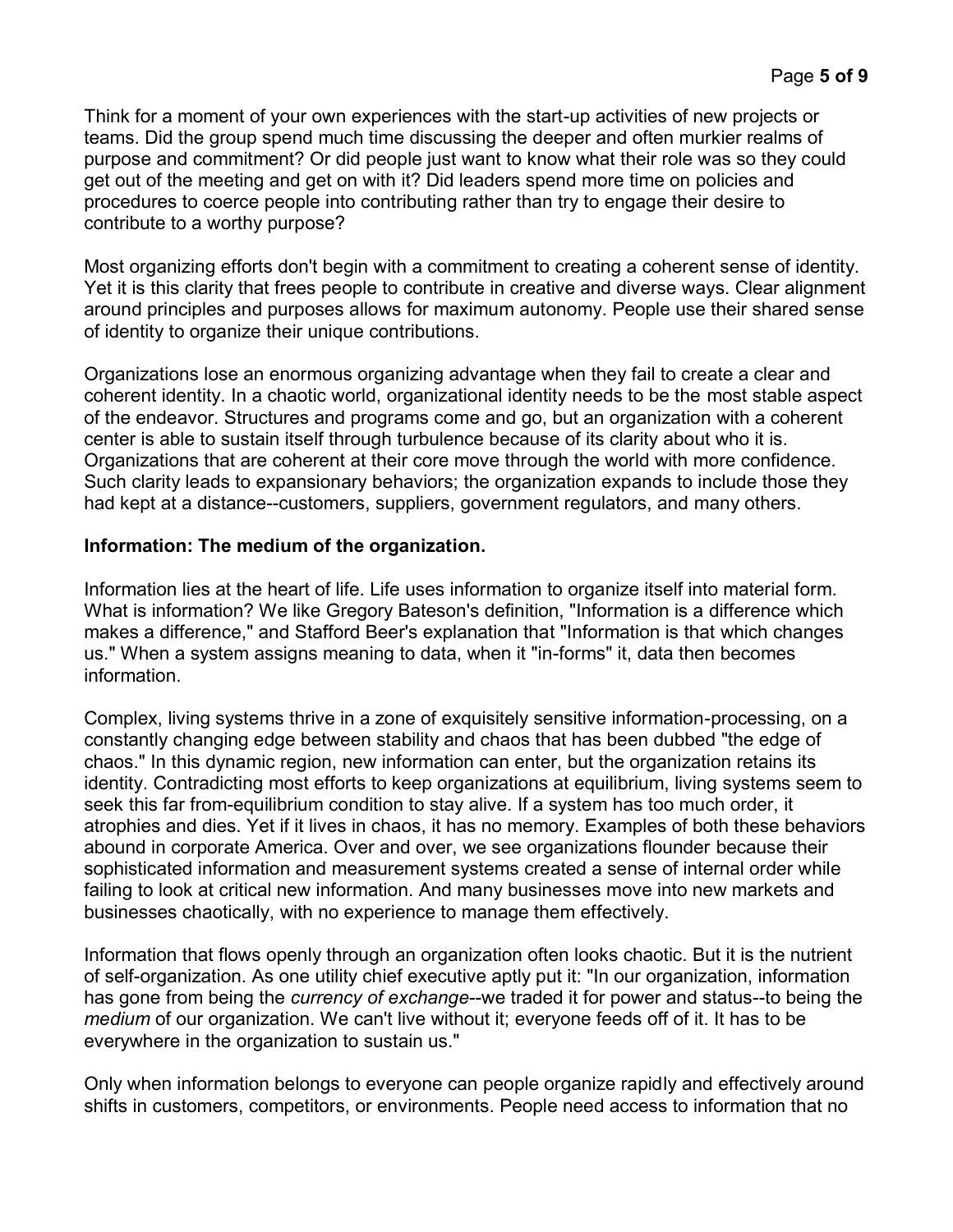one could predict they would want to know. They themselves didn't know they needed it until that very moment.

To say that information belongs to everyone doesn't mean that all decisions move to the most local units. When information is available everywhere, different people see different things. Those with a more strategic focus will see opportunities that others can't discern. Those on a production line similarly will pick up on information that others ignore. There is a need for many more eyes and ears, for many more members of the organization to "in-form" the available data so that effective self-organization can occur. But it is information--unplanned, uncontrolled, abundant, superfluous--that creates the conditions for the emergence of fast, well-integrated, effective responses.

## **Relationships: The pathways of organization**

Relationships are the pathways to the intelligence of the system. Through relationships, information is created and transformed, the organization's identity expands to include more stakeholders, and the enterprise becomes wiser. The more access people have to one another, the more possibilities there are. Without connections, nothing happens. Organizations held at equilibrium by well-designed organization charts die. In self-organizing systems, people need access to everyone; they need to be free to reach anywhere in the organization to accomplish work.

To respond with speed and effectiveness, people need access to the intelligence of the whole system. Who is available, what do they know, and how can they reach each other? People need opportunities to "bump up" against others in the system, making the unplanned connections that spawn new ventures or better integrated responses.

Where members of an organization have access to one another, the system expands to include more and more of them as stakeholders. It is astonishing to see how many of the behaviors we fear in one another dissipate in the presence of good relationships. Customers engaged in finding a solution become less insistent on perfection or detailed up-front specifications. Colleagues linked by a work project become more tolerant of one another's diverse lives. A community invited into a local chemical plant learns how a failure at the plant could create devastating environmental disasters, yet becomes more trusting of plant leadership.

## **The Dynamics of Self-Organization**

The domains of identity, information, and relationships operate in a dynamic cycle so intertwined that it becomes difficult to distinguish among the three elements. New relationships connect more and more of the system, creating information that affects the organization's identity. Similarly, as information circulates freely it creates new business and propels people into new relationships. As the organization responds to new information and new relationships, its identity becomes clearer at the same time that it changes.

Earlier we stated that self-organization is not new in our experience of organizations, it just takes different eyes to see it. Self-organization has been going on all the time, but our attention has been diverted to perfecting the controls and mechanisms that we thought were making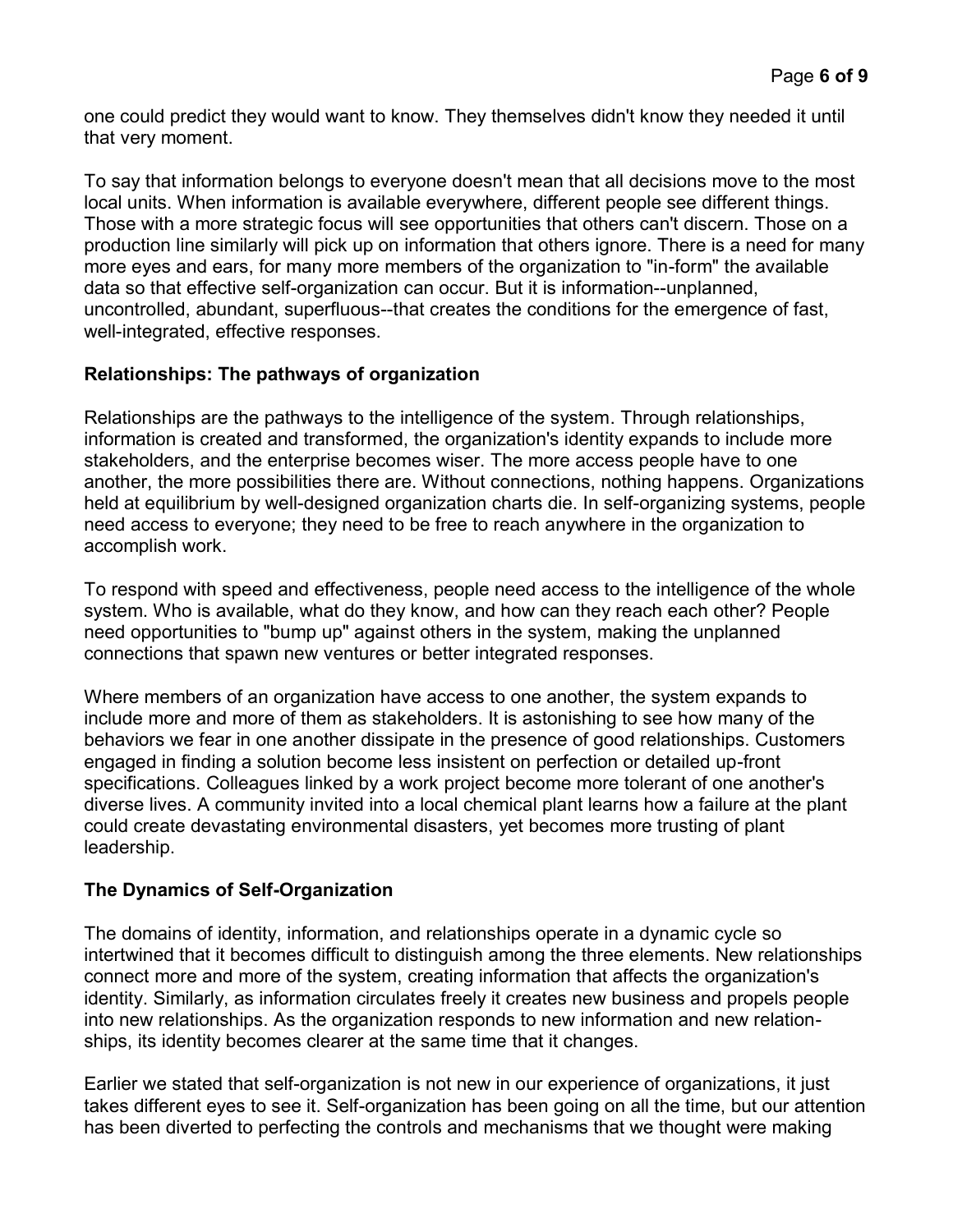work happen. It is our belief that most people, what-ever their organization, are using information, relationships, and identity to get work done. They work with whatever information is available, but it is usually insufficient and of poor quality. If they need more, they create misinformation and rumors. But always they are organizing around information. People also work with whatever relationships the system allows, often going around the system to make critical connections. Most people know which relationships would bolster their effectiveness, although this awareness may be voiced only as complaints. And as they do their work and make decisions, employees reference the organizational identity that they see and feel–the organization's norms, unspoken expectations, the values that get rewarded.

When errors or problems occur, the real work is to look into the domains of self-organization and determine what's going on at this subterranean level. In organizations, problems show up in behaviors, processes, or structures. Once we diagnose the problem, our collective practice has been to substitute new behaviors, new structures, new processes for the problematic elements. But this seldom works. The problems that we see in organizations are artifacts of much deeper dynamics occurring in the domains of information, relationships, or identity. If we can inquire at this deeper level, if we can inquire into the dynamic heart of organizing, both the problem and the solution will be discovered.

We observed the power of inquiring into these depths in a DuPont chemical plant in Belle, West Virginia. Safety had been a major focus for many years, addressed in many different ways. They had moved from eighty-three recordable injuries to none. But after more, than a year with no recordable injuries, three minor personal accidents occurred within a few months. The leadership team knew from past experience that the solution to their safety problems did not lie in new regulations. Instead, they examined the organization in terms of these originating dynamics of identity, information, and relationships. What were they, as leaders, trying to accomplish? Did they still believe in their principles? How were their relationships with one another? Did everyone still have access to all information?

These leaders could have responded in more traditional ways. They could have initiated disciplinary action, more regulations, safety training classes, or increased supervision. Instead, they questioned themselves more deeply and noted that because of several new members, they were no longer guided by the same shared clarity about safety. The re-creation of that clarity restored them to superior levels of safety performance.

If self-organization already exists in organizations--if people are naturally self-organizing--then the challenge for leaders is how to create the conditions that more effectively support this capacity. They do this by attending to what is available in the domains of information, relationships, and identity.

## **Leaders In Self-Organizing Organizations**

What do leaders do in self-organizing organizations? As their organizations move towards a mode of operating that seems to exclude most traditional activities of planning and control, is there a role for leaders? Absolutely. Leaders are an essential requirement for the move toward self--organization. This is not laissez-faire management disguised as new biology. Given existing hierarchies, only leaders can commit their organizations to this path. But their focus shifts dramatically from what has occupied them in the past. In our work, we have observed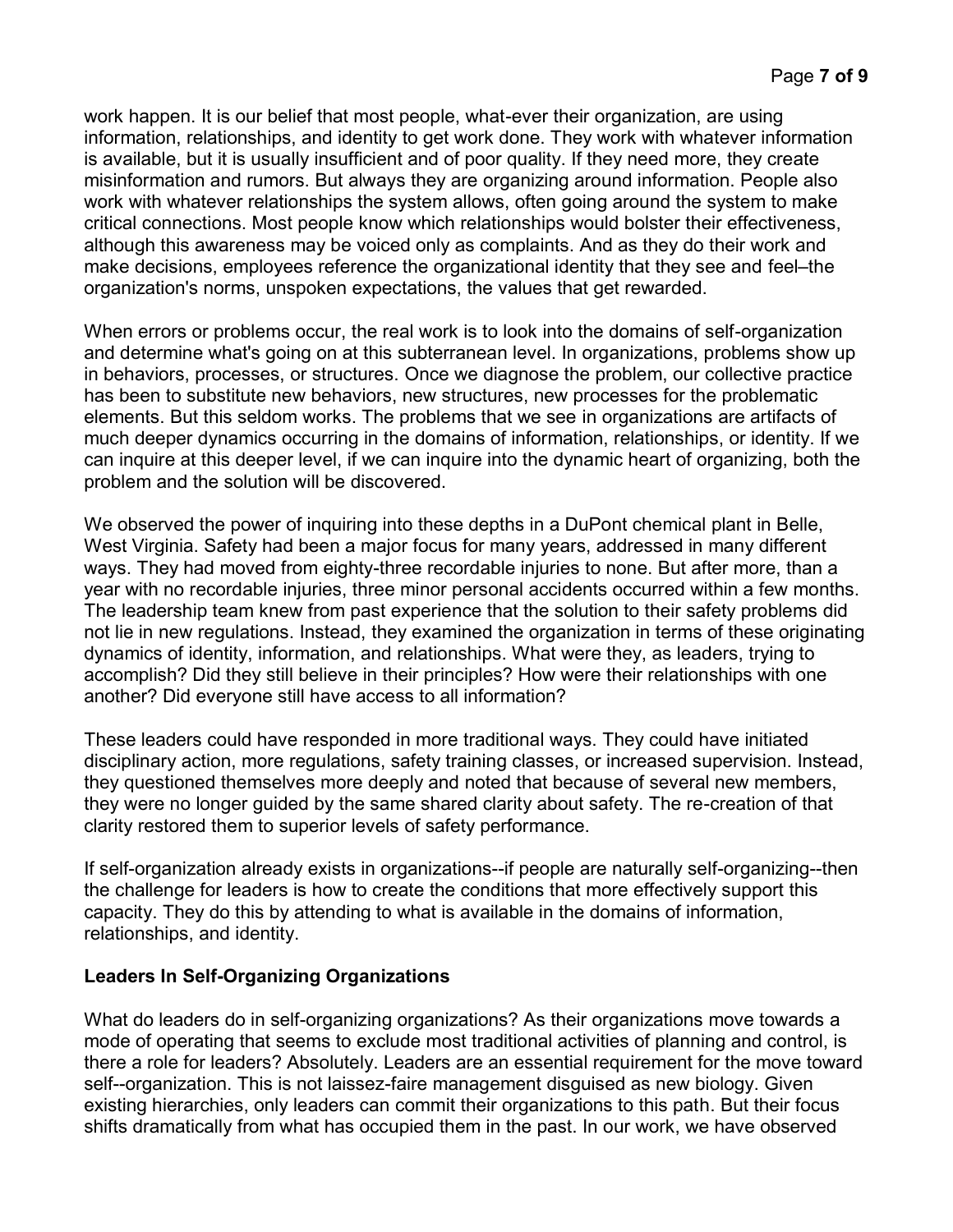many of the pleasures and perils of leaders on this path. We also are aware of some of the siren calls that seem to threaten the resolve of even the clearest of leaders.

The path of self-organization can never be known ahead of time. There are no prescribed stages or models. "The road is your footsteps, nothing else," as the South American poet Machados wrote. Therefore, leaders begin with a strong *intention*, not a set of action plans. (Plans do emerge, but locally, from responses to needs and contingencies.) Leaders also must have confidence in the organization's intelligence. The future is unknown, but they believe the system is talented enough to organize in whatever ways the future requires.

This faith in the organization's ability and intelligence will be sorely tested. When there are failures, pressures from the outside, or employee problems, it is easy to retreat to more traditional structures and solutions. As one manager describes it: "When things aren't going well, we've had to resist the temptation to fall back to the *perceived* safety of our old, rigid structures. But we know that the growth, the creativity, the opening up, the energy improves only if we hold ourselves at the edge of chaos."

The path of self-organization offers ample tests for leaders to discover how much they really trust their employees. Can employees make wise decisions? Can they deal with sensitive information? Can they talk to the community or government regulators? Employees earn trust, but leaders create the circumstances in which such trust can be earned.

Because dependency runs so deep in most organizations these days, employees often have to be encouraged to exercise initiative and explore new areas of competence. Not only do leaders have to let go and watch as employees figure out their own solutions, they also have to shore up their self-confidence and encourage them to do more. And leaders need to refrain from taking credit for their employees' good work-not always an easy task.

While self-organization calls us to very different ideas and forms of organizing, how else can we create the resilient, intelligent, fast, and flexible organizations that we require? How else can we succeed in organizing in the accelerating pace of our times except by realizing that organizations are living systems? This is not an easy shift, changing one's model of the way the world organizes. It is work that will occupy most of us for the rest of our careers. But the future pulls us toward these new understandings with an insistent and compelling call.



ABOUT MARGARET (MEG) WHEATLEY, Ed.D.

Margaret Wheatley writes, speaks, and teaches how we can accomplish our work, sustain our relationships, and willingly step forward to serve in this troubled time. She is co-founder and President emerita of The Berkana

Institute, an organizational consultant since 1973, a global citizen since her youth, and a